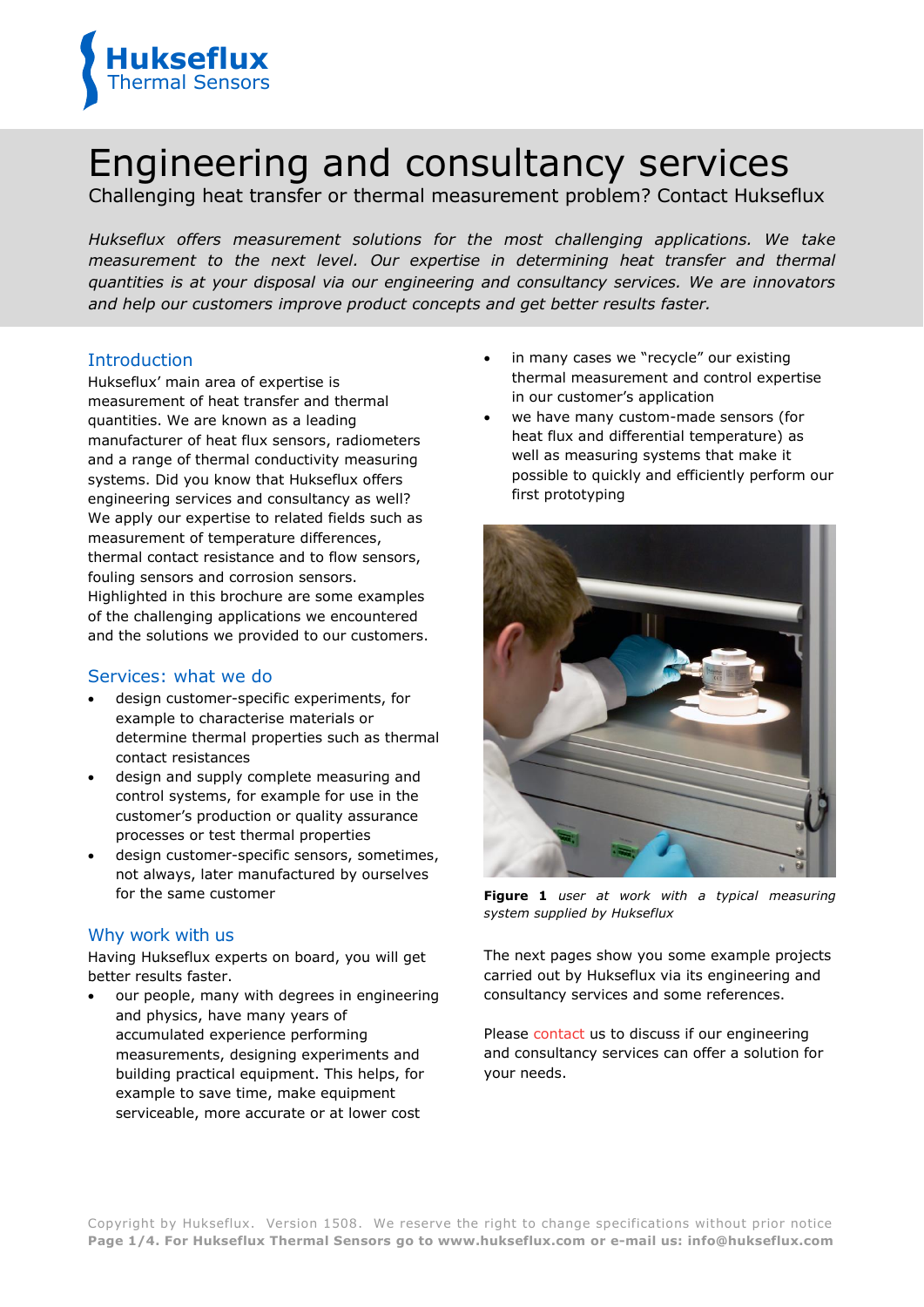

# Example projects



**Figure 2** *example of a typical test facility designed by Hukseflux: SRC02. 19 inch rack, height 2.4 m. (see also figure 3)* 



**Figure 3** *cross-section example of a test facility made by Hukseflux: SRC02 for calibration of solar radiation sensors to be used by a metrology laboratory. Combines a calibration lamp (1) in an air-cooled light source compartment (2) with ventilation system (3), automated shutter (4) and sensor compartment (5). Electronics for automation, data storage (backup) and network connection is located in easily accessible drawers (6). Stabilised power supply (7) and the entire construction are built into a 19 inch rack. (see also figure 2)*





**Figure 4** *example of a typical sensor designed by Hukseflux engineering services for one single user; [Clyde Bergeman Power Group.](http://www.cbpg.com/) CBW01 heat flux sensor on a steam pipe. The sensor is located in the weld material at the crown of the tube. Typical use is in coal fired boilers and solar concentrators. Wiring is led away in the vertical tube to a connection box through the boiler insulation material. CBW01 is ASME certified.* 

**Figure 5** *example of a typical OEM sensor designed by Hukseflux: pyranometer for inclusion in the integrated [MaxiMet compact weather station](http://gillinstruments.com/products/anemometer/maximet-compact-weather-stations.html) of Gill Instruments.* 

Copyright by Hukseflux. Version 1508. We reserve the right to change specifications without prior notice **Page 2/4. For Hukseflux Thermal Sensors go to www.hukseflux.com or e-mail us: info@hukseflux.com**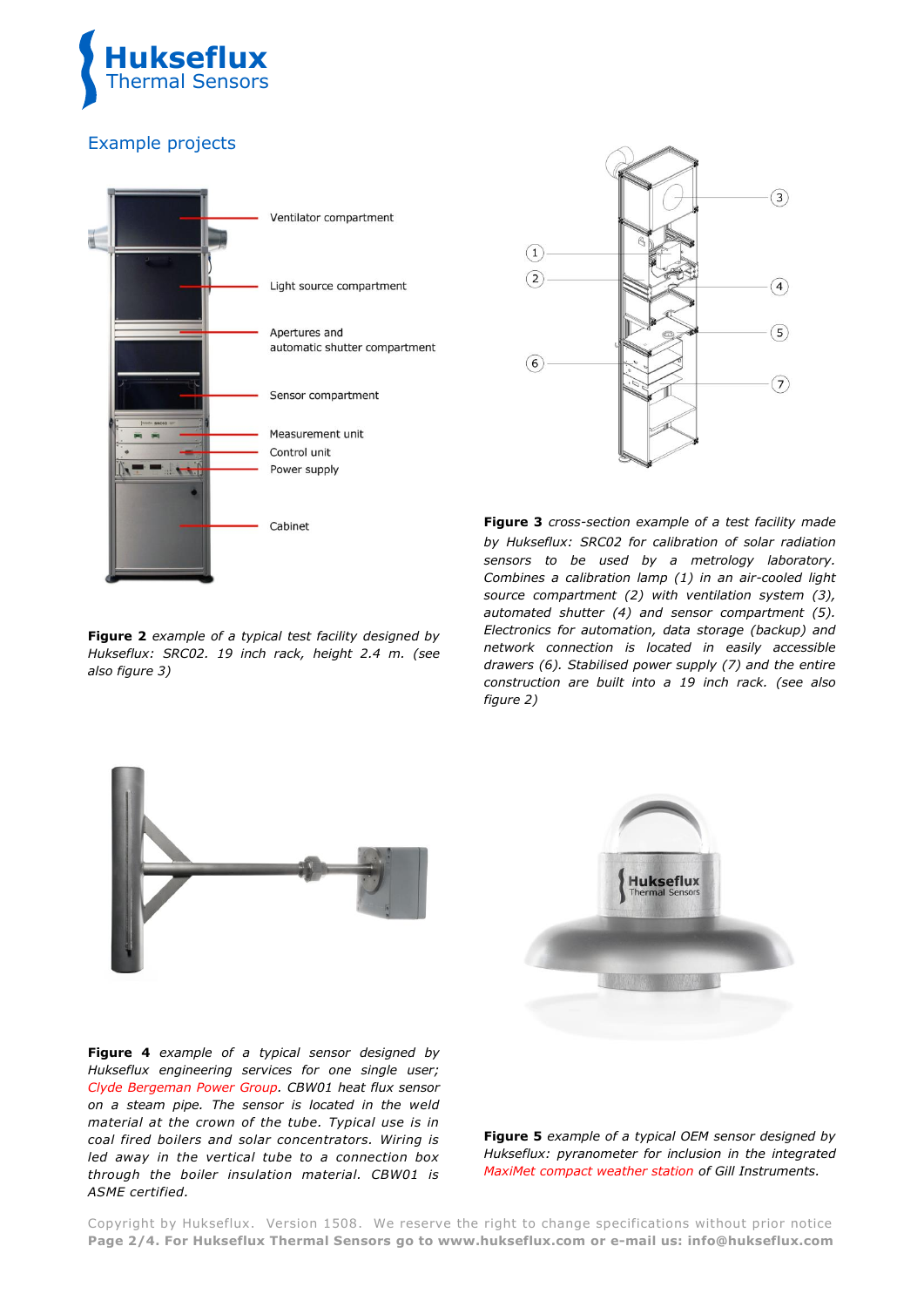

### Project overview

**Table 1** *Hukseflux thermal engineering and consultancy, list of some of the projects we carried out*

# **HUKSEFLUX THERMAL ENGINEERING AND CONSULTANCY**

| <b>Field of application</b>                  | <b>Purpose</b>                                                                                                                    | <b>Solution</b>                                                                                                                                   |
|----------------------------------------------|-----------------------------------------------------------------------------------------------------------------------------------|---------------------------------------------------------------------------------------------------------------------------------------------------|
| Production of plastics with<br>nanoparticles | Measurement of the thermal<br>properties of plastic melts with<br>nanoparticles, consistency<br>monitoring                        | Thermal conductivity sensor working at<br>high pressures and temperatures in<br>extrusion environment. Funded by E.U.,<br>FP7 NanoOnSpect project |
| Meteorological calibration<br>laboratory     | Calibration of solar radiation<br>sensors                                                                                         | SRC02 solar radiation calibration facility<br>(see figures 2 and 3)                                                                               |
| Semiconductor manufacturing                  | Measurement of contact resistance<br>of interface layers in the<br>10 to 50 x $10^{-6}$ m thickness range,<br>design verification | Specially developed measurement<br>principle for thermal resistance<br>eliminating the effect of contact<br>resistance                            |
| Oil and gas; LNG pipeline insulation         | Measurement of tube thermal<br>insulation for Liquefied Natural Gas<br>(LNG) transport, design verification                       | Thermal resistance test rig at partner<br>institute, TNO, working at -160 °C                                                                      |
| Composite testing                            | Estimating the through-fibre and<br>along-fibre thermal conductivity of<br>aramide fibres                                         | Preparation of dedicated specimens, and<br>test method, using fibres cast into<br>ероху                                                           |
| Graphene                                     | Measurement of aging of graphene<br>in space applications, stability<br>verification                                              | Test facility for comparative thermal<br>resistance testing of sheet material                                                                     |
| LED's                                        | Measurement of the thermal power<br>generated by LED engines,<br>approval testing                                                 | LED thermal power tester with<br>integrated absolute calibration.<br>Sponsored by the ZHAGA consortium                                            |
| <b>Building physics</b>                      | Testing thermal properties of<br>building components in a real<br>operating environment                                           | Equipping a container-size PASLINK test<br>cell with specially designed heat flux<br>sensors (cells are also known as PASSYS<br>cells).           |
| Coal fired boilers                           | Measurement of fouling and control<br>of soot blowers for Clyde<br><b>Bergemann Power Group</b>                                   | Heat flux sensor mounted in the weld<br>material of a boiler pipe                                                                                 |
| Solar concentrators                          | Prevention of overheating of the<br>boiler                                                                                        | Heat flux sensor with a black absorber<br>surface, mounted on the boiler<br>membrane                                                              |



**Figure 6** *cross-section of a test facility designed by Hukseflux engineering services. LED thermal power tested designed for the* [ZHAGA consortium](http://www.zhagastandard.org/)*. The LED engine is mounted on the LED attachment block (1). Generated heat passes through a heat flux sensor (2) to the cooling water inlet and outlet (3). An internal heater (4) is used to calibrate the system.* 

Copyright by Hukseflux. Version 1508. We reserve the right to change specifications without prior notice **Page 3/4. For Hukseflux Thermal Sensors go to www.hukseflux.com or e-mail us: info@hukseflux.com**